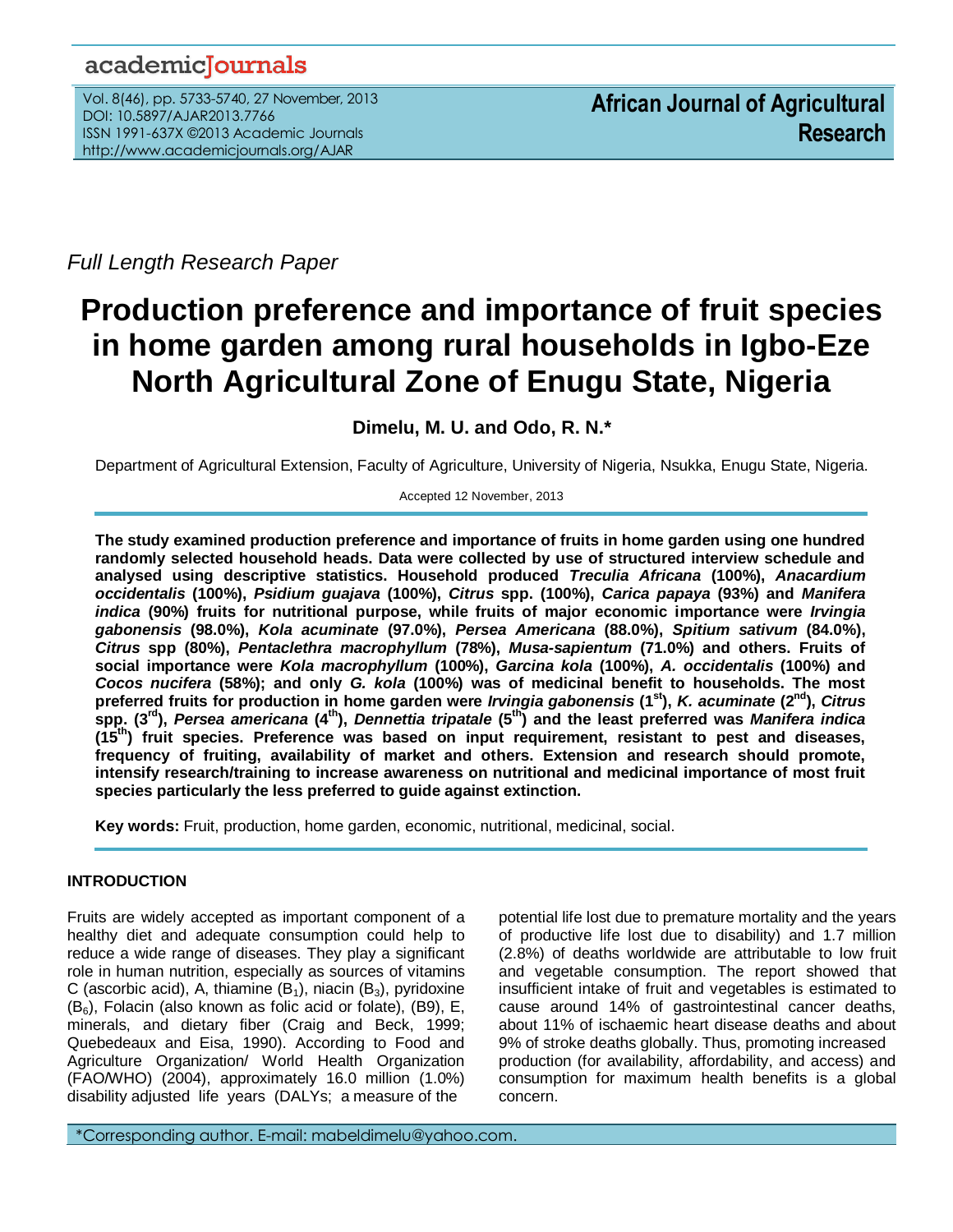The FAO (2007) reported that the production of high value agricultural commodities such as vegetable, fruits, and milk is growing at a fast rate. According to the report, annual growth of high value agricultural production between 2004 and 2006 is 2.9% (vegetable), 3.0% (fruits), 4.0% (meat), and 4.0% (milk). Developing countries account for about 98% of total production, while developed countries account for 80% of world import trade (FAO, 2004). Also, the major tropical fruits account for approximately 75% of global tropical fresh fruit production.

In the same vein, worldwide food demand is shifting from such basic commodities as cereal and rice to products with higher value added such as vegetables, fruits, fats, meats and oil (von Braun, 2007). Hence the composition of food budget is shifting from the consumption of grains and other staple crops to vegetables, fruits, meat, dairy and fish. However in many developing countries like Nigeria and Brazil the shift to more value added products is less pronounced and statistics showed a decline. Von Braun (2007) reported that in Brazil, Kenya and Nigeria, the consumption of some high value products declined probably due to growing inequality in some of these countries. More than three-quarters of adults in less developed countries consume less than the minimum recommended five daily servings of fruits and vegetables. In Sub-Saharan Africa the level of fruit and vegetable consumption ranges from 27 to 111 kg per capita per year, far below the WHO/FAO minimum recommendation of 146 kg per capita per year. Moreover, while vegetable consumption is almost universal in most Sub-Saharan Africa; the consumption of fruits is much less common and varies across countries. Also the average consumption (in kg per capita per year) is lower for fruits than vegetables in most countries (Ruel et al., 2004). The authors further reported that consumption of both products is generally higher in urban areas compared to rural areas.

Generally, situations suggest a significant gap in mean consumption of fruits and vegetable across countries, sectors/locations and economic groups. Thus, in spite of the growing body of evidence on the protective effect of fruits and vegetable, their consumption/intake is still grossly inadequate. The global production as well as consumption is expected to grow to meet WHO/FAO minimum recommendation for fruit and vegetable intake.

Nigeria is credited with production of variety of fruits such as mangoes, watermelon, guava, pineapples, pawpaw, oranges, tomatoes, tangerines, and many other indigenous fruits (Adenegan and Adeoye, 2011). Specifically, Enugu State with its characteristics temperate ecology is known to favor the production and growth of several tropical fruits. Many rural farmers in the state explore this advantage particularly in the face of increasing crop failure perceived to be associated with climate change. This is because climate change alters planting pattern, reduces yield of crops and animals, affect flowering periods of crops, gestation and reproduction in wild life (Akpan et al., 2010). Consequently, there is increased rural household interest in home garden and also establishment of urban intensified home production of fruits. Different type of fruits that are unevenly distributed, both exotic and indigenous fruits are found either protected or cultivated in home gardens. It is therefore a paradox that though most of the fruits are produced in the rural communities, the consumption levels has remained below the FAO recommendation and lower than the consumption level in urban cities. Moreover, distribution, access and availability of the fruit species largely varied in the home gardens, hence the volume of production and supply differ. Therefore the study aimed to ascertain the perceived importance of fruits species in home gardens, production preference of fruits species and reasons for preference of fruit species in home garden among households.

#### **METHODOLOGY**

The study was carried out in rural communities of Enugu- Ezike North Agricultural Zone of Enugu State. Household heads constituted the population for the study. Out of three local government areas in the zone, one local government area (Igbo-Eze North Local Government Area) was purposively selected because of the volume and intensity of fruit production in the area (Figure 1). Igbo-Eze North Local Government Area comprised 4 autonomous town communities namely: Umuozzi, Umuitodo, Essodo, and Ezzodo. A proportionate random sampling technique was used to select 5, 2, 2, and 1 villages from Umuozzi, Umuitodo , Essodo, and Ezzodo town communities, respectively. Thus, a total of ten (10) village communities was used. From each of these villages, ten (10) households' heads were randomly selected from list of households provided by informants using simple random sampling techniques. A total of 100 respondents were used for the study. Structured interview schedule was used to obtain relevant information based on the objectives. Respondents were asked to indicate the perceived importance of fruits in their home garden under four major categories-economic, medicinal, nutritional, and social. Data on the households' production preference were collected by asking the respondents to arrange fruits in their home garden in order of preference using-1, 2, 3, 4, 5 etc. The mean preference by fruits was used to determine the most preferred fruits. Also the respondents indicated against eight listed variables (frequency of fruiting, ease of processing, early maturity, etc) the perceived reasons for preference. Data collected were analysed using percentage and mean.

## **RESULTS AND DISCUSSION**

#### **Perceived importance of fruits in home garden**

#### *Economic importance*

The major fruits cultivated in home garden for economic purposes were ogbono (*Irvingia gabonensis*) (98.0%), kola (*Kola acuminate*) (97.0%), avocado (*Persea americana)* (88.0%), pear (84.0%), orange *Citrus* spp.) (80%), ukpaka (*Pentaclethra macrophyllum*)(78%),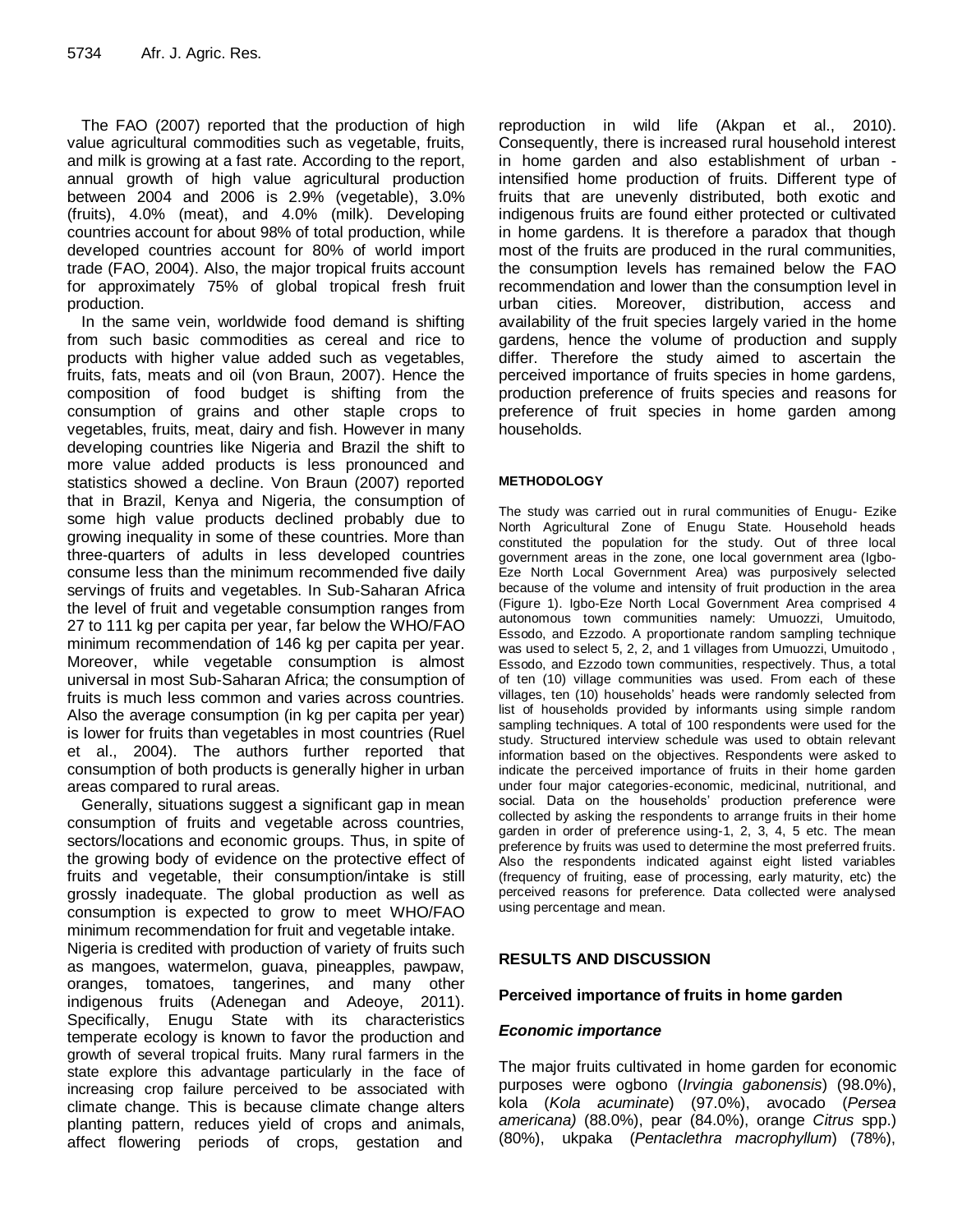

**Figure 1.** Map of Enugu State showing Igbo-Eze North Local Government Area.

banana (*Musa sapientum*) (71.0%) and plantain (*M. paradisiacal*) (59.0.0%) (Table1). A lesser proportion (39.0, 30.0, 27.0, 24.0, 23.0 and 16.0%) of the respondents indicated that udala (*Chrysophyllum albidum*), pawpaw (*Carica papaya*), black pear (*Dacryodes edulis*), mmimi (*Dennettia tripatale)*, pineapple (*Ananas comosus*), and mango (*Manifera indica*) were domesticated for economic purposes, respectively. Only one percent had coconut in their home garden for the same reason. This collaborate with the general view that fruits and fruits vegetables play a key role in income generation (Adebooye, 2003), contribute to livelihood enhancement (Poulton and Poole, 2001) and apart from consumption, they are increasingly being sold in the market. For instance, Adebisi (2004) reported that income from *Garcinia cola* (bitter cola) in south eastern parts is used to cover schooling cost and other social obligations. In 1999 export of *D. edulis* (black pear) from central Africa and Nigeria to France, Belgium and U.K were worth more than US\$ 2 million per annum (Awono, 2002). Moreover, in Cameroon, trade in banana, kola spp, *D. edulis* and others within Cameroon and neighboring countries was worth US\$ 1.75 million in the

first half of 1990 (Ndoye, 1997; Temple, 2001).

In addition to financial gain accrued from fruits, other attractions of these fruits may have root in the fact that they are less labour-intensive than conventional crops and so are planted where labour is a limiting factor. Labour shortages are common especially in areas experiencing rural-urban youth migration in search of white cola job. Besides, fruit production is done with little capital investment. Furthermore, depending on areas, some fruit species may be more economically important than others to local livelihoods. For example, in a village in southern Nigeria, the sale of ogbono is considered to be the primary cash income source for 30% of households and secondary cash income source for another 55% of households (Adebisi, 2004).

On the other hand, Ukwa (*Treculia africana)* and bitter kola (*G. kola*) were not perceived by respondents as economic fruits contrary to assertion made by Adebisi (2004) that the sale of *G. cola* (bitter cola) nuts bring about 8% of household's annual total income in south western parts of the country and also in foreign exchange. Similarly, Ukwa according to Ebuehi (2006) constitutes a strategic food reserve of essential food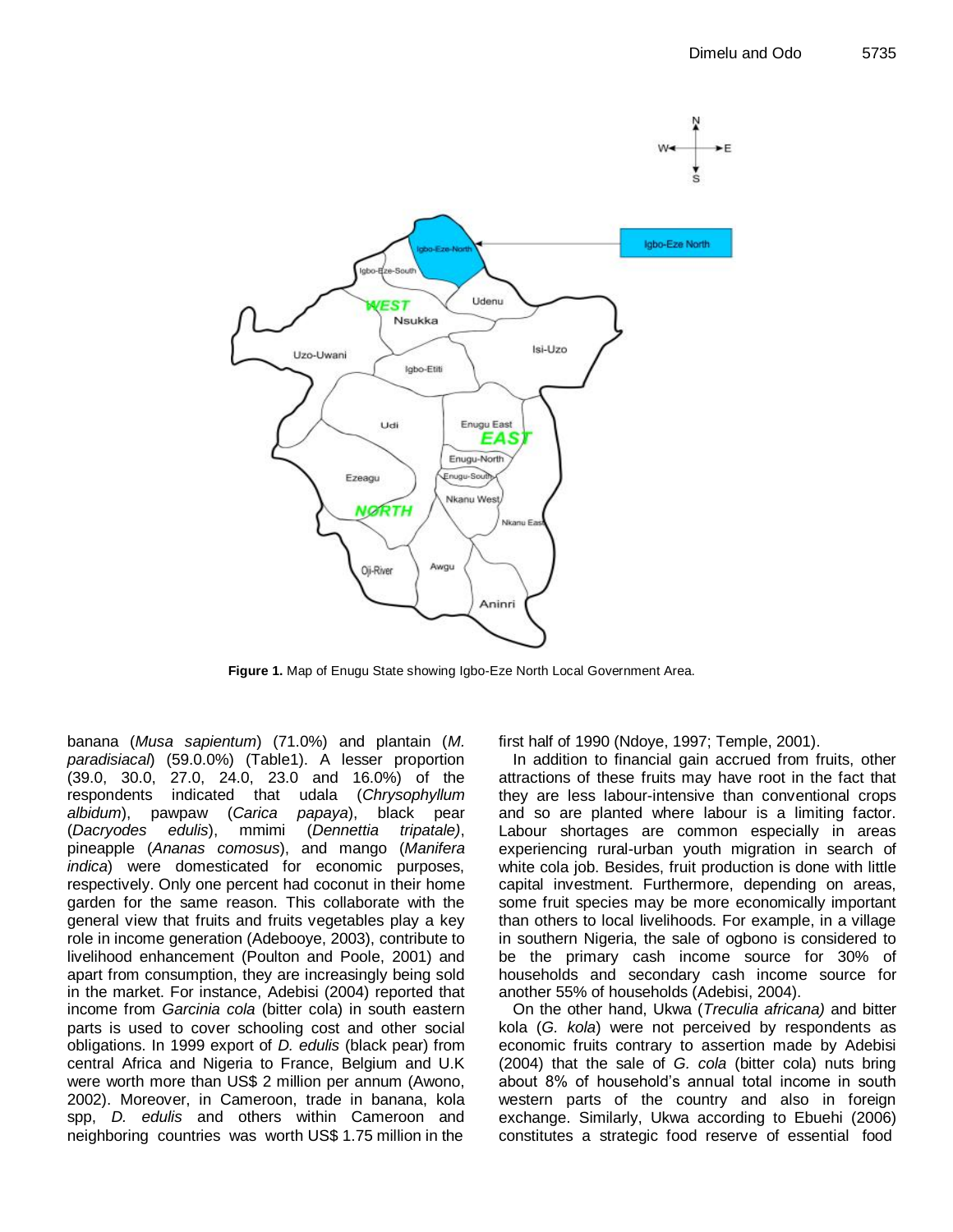|                                       | <b>Percent importance</b> |                  |                    |               |  |  |  |
|---------------------------------------|---------------------------|------------------|--------------------|---------------|--|--|--|
| <b>Fruits</b>                         | <b>Economic</b>           | <b>Medicinal</b> | <b>Nutritional</b> | <b>Social</b> |  |  |  |
| Mango (Manifera indica)               | 16.0                      |                  | 90.0               | 53.0          |  |  |  |
| Orange (Citrus spp)                   | 80.0                      |                  | 93.0               | 64.0          |  |  |  |
| Banana (Musa-sapientum)               | 71.0                      |                  | 5.0                |               |  |  |  |
| Plantain (M. paradisiacal)            | 59.0                      |                  | 17.0               |               |  |  |  |
| Pineapple (Ananas comosus)            | 23.0                      | 1.0              | 49.0               | 3.0           |  |  |  |
| Ukpaka (Pentaclethra macrophyllum)    | 78.0                      |                  | 64.0               |               |  |  |  |
| Udala (Chrysophyllum albidum)         | 39.0                      |                  | 25.0               | 2.0           |  |  |  |
| Ogbono ( <i>Irvingia gabonensis</i> ) | 98.0                      |                  | 1.0                |               |  |  |  |
| Ukwa (Treculia africana)              | $\overline{a}$            |                  | 100.0              |               |  |  |  |
| Mmimi (Dennettia tripatale)           | 24.0                      |                  |                    | 17.0          |  |  |  |
| Kola (Kola acuminate)                 | 97.0                      |                  |                    | 100.0         |  |  |  |
| Avocado (Persea Americana)            | 88.0                      |                  | 87.0               |               |  |  |  |
| Black pear (Dacryodes edulis)         | 27.0                      |                  |                    |               |  |  |  |
| Pear (Spitium sativum)                | 84.0                      |                  | 63.0               |               |  |  |  |
| Cashew (Anacardium occidentalis)      |                           |                  | 100.0              | 100.0         |  |  |  |
| Guav (Psidium guajava)                |                           |                  | 100.0              |               |  |  |  |
| Coconut (Cocos nucifera)              | 1.0                       |                  | 56.0               | 58.0          |  |  |  |
| Bitterkola (Garcina kola)             |                           | 100              |                    | 100.0         |  |  |  |
| Pawpaw (Carica papaya)                | 30.0                      |                  | 93.0               | 55.0          |  |  |  |

**Table 1.** Percentage distribution of respondents by perceived importance of fruits in home garden (n=100).

nutrient that have become delicacies and specialized meals which are available at certain critical period of the year when these nutrients are very scarce. Ideally, the above scenario is expected to have stimulated sustained interest for its commercial production and distribution in home garden. The finding however, suggests that the fruit species mainly exist as protected fruits in home garden; and production is limited to home consumption.

## *Medicinal importance*

Table 1 shows that all (100%) the respondents grew bitter kola for medicinal reason and only one percent had pineapple in their home garden for similar purpose. Other fruits were of no medicinal importance to the respondents. Largely, this confirms Adebooye (2003) who asserted that in addition to contributing to food security, fruits are also sources of folk medicine. For instance the seed of *G. kola* (bitter kola) are used in folk medicine and in many herbal preparations for the treatment of ailments because according to Terashima (1999), it contains a complex mixture of biflavonoids, xanthones, and prenylated benzophenones, and has antioxidant activities (Terashima, 2002). The major component of *G. kola* is kolaviron and this has been reported to significantly prevent hepatotoxicity and has a chemo-preventive effect against carbon-tetrachloride and potassium bromate (Farombi, 2002). The kolaviron may also protect against carcinogen and drug induced oxidative and membrane damage and such may be relevant in the chemotherapy of liver and kidney diseases. Adodo (2000) reported that when chewed raw, it helps to soften cough and remove tronsilltis.

Similarly, Oguntola (2008) reported that pineapple has high amount of mineral, vitamins, and small amount of fats and protein, an anti-oxidative vitamin C and enzymes bromelin which can protect against breast cancer. Contrary to the findings, other fruits perceived of no medicinal importance by the respondents such as *D. eduli (*black pear*), Xylopia aethiepica (uda), Spondic mombin (*ijikara) and others were reported to have demonstrated their contribution to the treatment of diseases such as sickle cell anemia, snake bite etc. Also Mango is rich in beta-carotene, an antioxidant potent in helping to cure various diseases, including dermatitis, flu, asthma, vision problems, bleeding gums, sore throat, inflammation of the airways, shortness of breath and ulcers. It can also handle boils, scabies, eczema, abdominal colic, diarrhea, motion sickness, worms, loss of appetite, vaginal discharge, menstrual disorders, hernias and rheumatism. In the same vein, banana fruit contains health promoting flavonoid poly-phenolic antioxidants such as *lutein, zea-xanthin, ß and αcarotenes* in small amounts which help act as protective scavengers against oxygen-derived free radicals and reactive oxygen species (ROS) that play a role in aging and various disease processes (www.localharvest.org/blog/20618/entry/medicinal.values. of-the-tropical).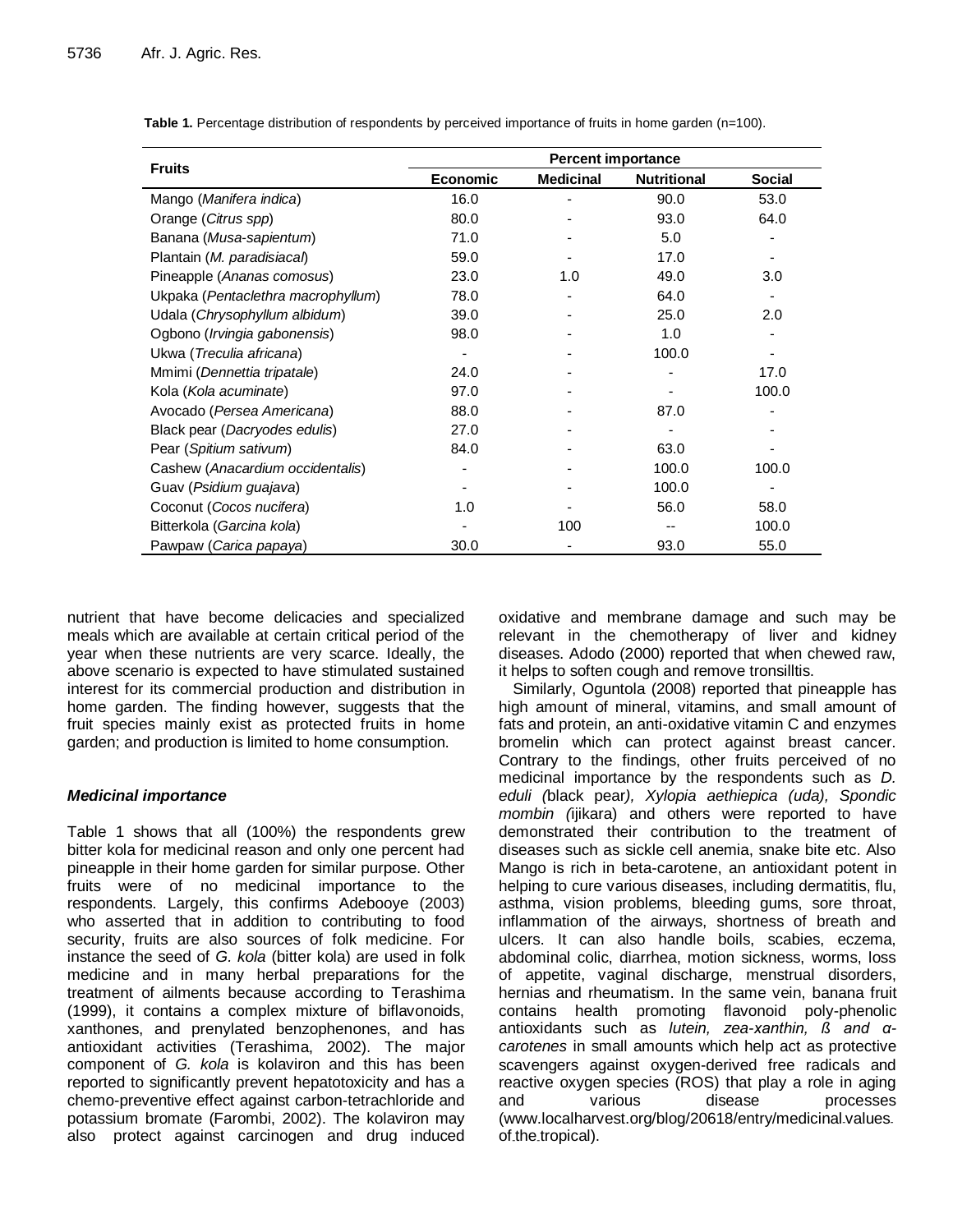Generally the results underpin the report by WHO (2001) that 80% of the world population use medicinal plants in the treatment of diseases and in Africa, the rate is much higher. According to Iwu (1999), they are relatively safe than their synthetic alternatives, thus offering more affordable treatment.

#### *Nutritional importance*

Table 1 shows that 100, 100 100, 93, 93 and 90% of the respondents domesticated ukwa (*T. africana)*, cashew (*Anacardium occidentalis)*, guava (*Psidium guajava*), orange (*Citrus* spp), pawpaw (*C. papaya*) and mango (*M. indica*) fruits for nutritional purpose, respectively. Also ukpaka, (*P. macrophyllum* (64.0%), cashew (63.0%), coconut (*Cocos nucifera*) (56.0%), and pineapple (*A. comosus*) (49.0%) were cultivated/protected in home garden for nutritional reason. However, only 1, 5, 17.0 and 25.0% of the respondents had ogbono (*I. gabonensis*), banana (*Musa sapientum*), plantain (*M. paradisiacal*), and udala (*C. albidum*) for nutritional purposes, respectively. Other fruits like mmimi (*D. tripatale)*, kola, black pear, and bitter cola were of no nutritional importance to the households. The results confirm the popular assertion that fruits play key role in the nutritional livelihood of the Nigeria population especially in the rural area where people could scarcely pay for meat, milk, and egg (Adebooye, 2003). The author further reported that studies on chemical composition of indigenous fruits have shown that they contain an appreciable amount of crude protein, fat, and oil, energy, vitamin and minerals. Above all, fruits have no cholesterol unlike meat and egg thus providing the body with essential micro nutrients that increase body's anti-oxidative potential as well as dietary fibre which substantially reduce the risk of excessive body weight gain and obesity. Thus, sufficient intake of them provides the body with essential micro-nutrient that increases the body's antioxidative potential as well as dietry fibre. Hence most fruits such as ukwa and ukpaka have today become popular delicacies and specialized meals not only for the rich and urban dwellers but also for rural people and export food.

#### *Social importance*

All (100%) of the respondents domesticated kola, bitter kola and cashew for social reasons, while 58% domesticated coconut for similar reasons (Table 1). This corroborated with Terashima (1999) that seeds of bitter kola are major kola substitutes offered to guests in homes and social gathering. Traditionally, kola, bitter kola and coconut play important role in social life of the people. It is widely used across cultures during different ceremonies such as burial, marriage ceremonies, child naming, title taking, and other related traditional gatherings. They are also popular in pure African traditional religion for it is believed that one cannot talk to gods without a kola nut. When used in ceremonies it shows good reception and acceptance. Thus, it is valued more than anything by guest and virtually no ceremony is performed in most cultures without kola, or bitter kola.

Similarly, mango (53%), orange (64%), pawpaw (55%) were also of social importance to the respondents but are commonly used for entertainment of visitors and friends. They are one of the hungry fruits consumed during relaxation from long journey or drudgery task particularly among farming communities.

#### **Production preference of fruits in home garden**

The most preferred fruits by the respondents were ogbono  $(1^{st})$ , kola  $(2^{nd})$ , orange  $(3^{rd})$ , avocado  $(4^{th})$ , mmimi  $(5<sup>th</sup>)$ , banana  $(6<sup>th</sup>)$  and others (Table 2). Also the least preferred fruits were pineapple  $(14<sup>th</sup>)$  and mango  $(15<sup>th</sup>)$ . The reasons for the observed preference are discussed as follows:

#### **Reasons for preference**

#### *Frequency of fruiting*

This means how often a particular fruits produces in a year. The respondents preferred ogbono (97%), ukpaka (80%), orange (70%), avocado (68%), coconut (65%), plantain (60%), banana (58%), and kola (50%) for the frequency of fruiting (Table 3). For instance, ogbonno (Bush mango tree) produces two times every year. The first time of fruiting is between April and June while the second time is between August and October. Also, ukpaka fruits produce continuously throughout the year. Similarly, orange tree fruits produce at least two times every year depending on geographical location. However, a lesser proportion (25, 25, 20, 20, 15, 13 and 10%) of the respondents preferred mmimi, pineapple, black pear, udala, ukwa, pear, and ukwa in the home garden for the same reason. High frequency of fruiting is a crucial factor in production decision because it offers households opportunities for regular income, and resilience especially at off-farm season or crop failure.

#### *High productivity*

This has to do with the quantity of fruits per tree. Involvement of the respondents in production of ogbono (100%), ukpaka (96%), black pear (70%), plantain (67%), pear (63%), pawpaw (60%), banana (59%), coconut (58%), avocado (52% and orange (50%) in home garden was on the basis of productivity. These fruits turn out heavy produce each year, ensuring greater income. Only 32 and 20% preferred udala and mango because of high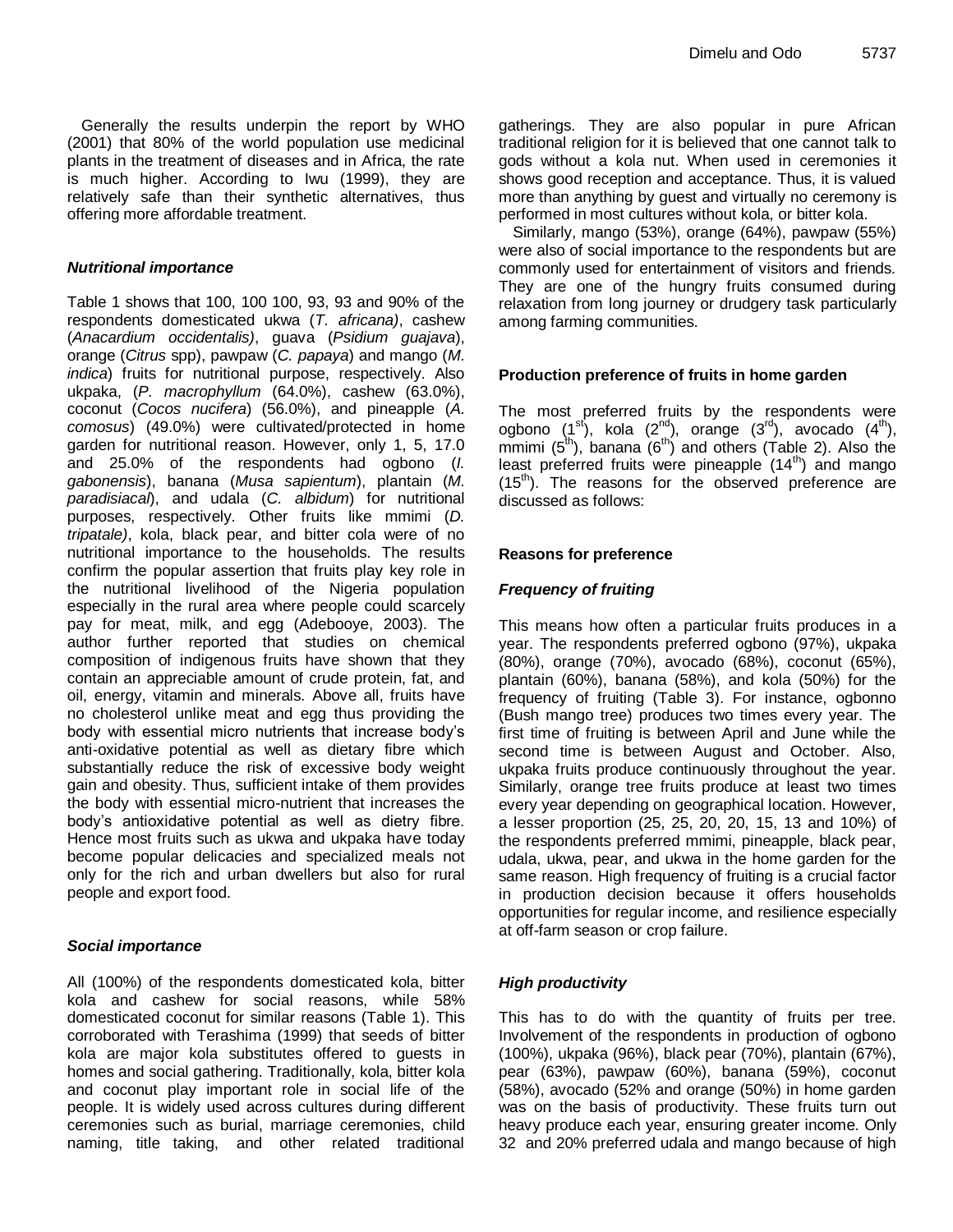**Table 2.** Fruit preference among respondents (n=100).

| <b>Fruits</b>     | Order of preference |
|-------------------|---------------------|
| Ogbono            | $1^{\rm st}$        |
| Kola              | 2 <sup>nd</sup>     |
| Orange            | 3 <sup>rd</sup>     |
| Avocado           | 4 <sup>th</sup>     |
| Mmimi             | 5 <sup>th</sup>     |
| Banana            | 6 <sup>th</sup>     |
| Pear              | 7 <sup>th</sup>     |
| Udala             | 8 <sup>th</sup>     |
| Plantain          | 9 <sup>th</sup>     |
| Ukpaka            | $10^{th}$           |
| <b>Black pear</b> | $11^{th}$           |
| Pawpaw            | $12^{th}$           |
| Coconut           | $13^{th}$           |
| Pineapple         | 14 <sup>th</sup>    |
| Mango             | $15^{\text{th}}$    |

productivity. In reality, mango and udala often produce large quantity of fruits, though not all round. Productivity is an important determinant of choice of crops/fruits and farming system. However it is a function of factors such as varieties, fertility of soil, disease and pest, edaphic factors, agronomic practices etc.

#### *High pricing of produce*

This is concerned with how much is realized from the sale of each fruit produced. Ogbono (100%), kola (100%) and ukpaka (96%) were highly preferred in home gardens because of high pricing (Table 3). The respondents indicated preference for banana (61%), plantain (61%), black pear (48%), pear (43%) and avocado (40%) for the pricing. Other fruits including mmimi (20%), udala (28%), mango (18%) were less priced. Currently, the prices and demand for ogbono, ukpaka, kola, banana and plantain are very impressive and attractive. Largely the profit accrue from them are the driver of household interest in their production in home garden. Strong market structure is one of the major institutional factors that drive supplydemand chain. It is even more serious for fruits because of the relatively short ripening period and reduced postharvest life particularly where facilities and capability for processing and preservation are limited.

#### *Early maturity*

This refers to the time between planting and first harvest. Table 3 shows that production of ogbono (96%), banana (94%), plantain (94%), ukpaka (93%), pawpaw (89%), pineapple (86%), and pear (67%) were produced because of early maturity features. Also, production of guava (46%), mango (23%, udala (18%), coconut (14%), and orange (10%) were less preferred as early maturing fruits. Certainly, some fruits mature early and others take a longer time to mature. Most fruit plants mature within the period of six months to five years before fruiting. Usually farmers are attracted to fruit with shorter period of maturity for quick economic return. Besides, fruits with short fruiting period lend easily to home garden.

#### *Low input requirements*

The respondent indicated that their involvement in production of all the fruits in home garden was because of the low input requirements (Table 3). Unlike conventional crops such as yam, cassava and maize, most fruits like ogbono, avocado, pear and ukpaka rarely require inorganic input (example fertilizer and herbicide). It is not surprising because according to Odebode (2006), home gardening is the cultivation of small portion of land which may be at the back of the home or within a walking distance from home. Hence soil fertility largely depends on the use of kitchen waste, animal dung and compost manure. It is both environmentally friendly and sustainable. Nevertheless, insecticide and pesticide are sometimes used for treatment of pest and diseases, particularly in cases of persistent fruit abortion and disease outbreak.

#### *Ease of harvest*

The respondents preferred pawpaw (89%), guava (76%), pineapple (67%), cashew (63%), mmimi (56%), banana (50%), plantain (50%) because of easy of harvest (Table 3). Lesser proportion (48, 43, 20%, 10, 2.0%) of the respondents cultivated/protected pear, kola, avocado, ogbono and mango in home due to ease of harvest, respectively. Naturally, some of these fruits such as black pear, ogbono, ukwa and udala, avocado and other standard-sized fruit trees grow too tall that harvesting them becomes very difficult, particularly where they have grown for many years. In such situation, the cost of labour becomes very high and often results to waste of ripe fruits, low quality products, environmental pollution from over ripped fruits and subsequently poor return for the farmers This discourages households from venturing into cultivating/protecting such fruits.

#### *Resistance to pest and disease*

About 79% of the fruits identified in home garden were preferred by the respondents because of the high resistance to pest and diseases. They include pineapple (100%), ukpaka (100%), udala (100%), ogbono (100%), ukwa (100%), mmimi (100%) avocado (100%), black pear (100%), cashew (100%), guava (100%) and others.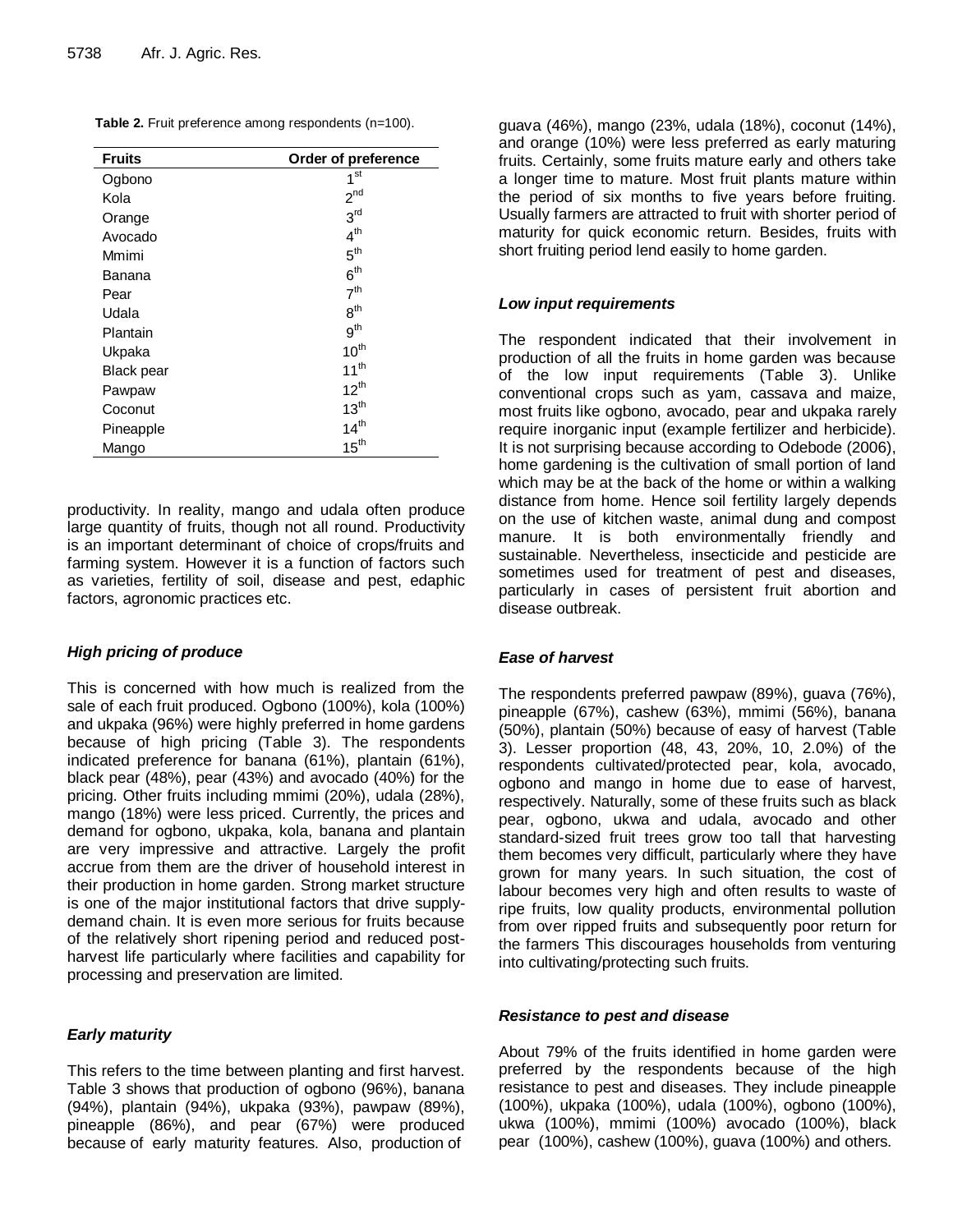| <b>Fruit</b>      | <b>Reasons for preference</b> |                          |                          |                              |                              |                              |           |           |         |                          |
|-------------------|-------------------------------|--------------------------|--------------------------|------------------------------|------------------------------|------------------------------|-----------|-----------|---------|--------------------------|
|                   | Hff (%)                       | GP (%)                   | Eh (%)                   | Ep(%)                        | Am (%)                       | Hpp (%)                      | Em $(\%)$ | Lir $(%)$ | Rpd (%) | Sv (%)                   |
| Mango             | ٠                             | 20.0                     | 2.0                      |                              | 10.0                         | 18.0                         | 23.0      | 100.0     | 53.0    | 53.0                     |
| Orange            | 70.0                          | 50.0                     | $\blacksquare$           | ٠                            | 28.0                         | 4.0                          | 10.0      | 100.0     | 13.0    | 64.0                     |
| <b>Banana</b>     | 58.0                          | 59.0                     | 50.                      | 72.0                         | 98.0                         | 61.0                         | 94.0      | 100.0     | 65.0    | $\blacksquare$           |
| Plantain          | 60.0                          | 67.0                     | 50.                      | 72.0                         | 98.0                         | 14.0                         | 94.0      | 100.0     | 65.0    | $\blacksquare$           |
| Pineapple         | 25.0                          | $\blacksquare$           | 67.                      | $\overline{\phantom{a}}$     | 52.0                         | 96.0                         | 86.0      | 100.0     | 100.0   | 3.0                      |
| Ukpaka            | 80.0                          | 96.0                     | $\overline{\phantom{a}}$ | 100.                         | 98.0                         | 28.0                         | 93.0      | 100.0     | 100.0   | $\blacksquare$           |
| Udala             | 15.0                          | 32.0                     |                          | $\qquad \qquad \blacksquare$ | 29.0                         | 100.                         | 18.0      | 100.0     | 100.0   | 2.0                      |
| Ogbono            | 97.0                          | 100.0                    | 10.                      | $\qquad \qquad \blacksquare$ | 29.0                         | $\blacksquare$               | 96.0      | 100.0     | 100.0   | $\overline{\phantom{a}}$ |
| Ukwa              | 10.0                          | $\overline{\phantom{a}}$ | $\overline{\phantom{a}}$ | 6.0                          | 100.                         | 23.0                         | -         | 100.0     | 100.0   | $\overline{\phantom{0}}$ |
| Mmini             | 25.0                          | $\overline{\phantom{a}}$ | 56.                      | ٠                            | $\blacksquare$               | 100.                         | ۰         | 100.0     | 12.0    | 17.0                     |
| Kola              | 50.0                          |                          | 43.                      | 2.0                          | 60.0                         | 40.0                         | -         | 100.0     | 100.0   | 100.0                    |
| Avocado           | 68.0                          | 532.0                    | 20.                      | $\qquad \qquad \blacksquare$ | 100.                         | 48.0                         | -         | 100.0     | 100.0   | $\overline{\phantom{a}}$ |
| <b>Black pear</b> | 20.0                          | 70.0                     | $\blacksquare$           | Ξ.                           | 62.0                         | 46.0                         |           | 100.0     | 100.0   | ٠                        |
| Pear              | 13.0                          | 63.0                     | 48.                      | -                            | 75.0                         | $\overline{\phantom{a}}$     | 67.0      | 100.0     | 100.0   | ٠                        |
| Cashew            | ٠                             | $\overline{\phantom{a}}$ | 63.                      | $\blacksquare$               | 67.0                         | $\overline{\phantom{a}}$     | -         | 100.0     | 100.0   | 100.0                    |
| Guava             | $\overline{\phantom{a}}$      | $\overline{\phantom{a}}$ | 76.                      | -                            | $\overline{\phantom{a}}$     | $\overline{\phantom{a}}$     | 46.0      | 100.0     | 100.0   | $\blacksquare$           |
| Coconut           | 65.0                          | 58.0                     |                          |                              | ۰                            | $\qquad \qquad \blacksquare$ | 14.0      | 100.0     | 100.0   | 58.0                     |
| Bitter kola       | $\overline{\phantom{a}}$      | $\blacksquare$           | ۰                        |                              | $\qquad \qquad \blacksquare$ | $\blacksquare$               | -         | 100.0     | 100.0   | 100.0                    |
| Pawpaw            | ٠                             | 60.0                     | 89.                      |                              |                              |                              | 89.0      | 100.0     | 41.0    | 55.0                     |

**Table 3.** Percentage distribution of respondents based on reasons for preference (n=100).

\* Multiple response; HFF = High frequency of fruiting; Am = availability of market; Lir = low input requirements; GP = greater productivity; PP= high price of produce; Rpd = resistance to pests and diseases; EP = ease of processing; EM = early maturity; SV= social value.

Only 13 and 12%, respectively of the respondents indicated preference for orange and kola because they are less resistant to pest and diseases. It is possible that most of the fruits are indigenous fruit trees which characteristically are more adaptable to the environment. Pest and diseases stands as one of the major threats to fruit production. It results to delayed maturity, low yield, poor quality products and low income for households. In this case the use of improved resistance varieties, application of routine agronomic practices becomes imperative.

#### *Ease of processing*

Majority (100, 72 and 72%) of the respondents preferred ukpaka, banana, and plantain because they are easy to process, respectively, while only 6 and 2%, respectively expressed preference for ukwa and kola for the same reason. These are actually fruits that undergo some processes, sometimes rigorous before consumption. Preferences of other fruits (73.7%) were not influenced by ease of processing. Most of these fruits (e.g pawpaw, avocado, orange, etc) are edible in their natural form and as a result no processing is required. However, due to high perishability of some like banana, pawpaw, pineapple, mango, orange, and many others, some are often, processed into different products such as juice, wine, vitamin supplements, flavours, laxative and others (Rallof, 2000). On the other hand, some like oil bean, ukwa, African black pear etc cannot be consumed unless they are subjected to either traditional or industrial processing.

#### **Conclusion**

The results show that fruits in home garden were of economic, medicinal, nutritional, and social importance to households, but the major attraction to their cultivation in home garden of household is economical in terms of income generation, labour, market e.t.c. Households preferred some fruits to others. The most preferred fruits were ogbono (*I. gabonensis*) followed by kola (*Kola acuminata*), orange (*Citrus* spp), avocado (*P. americana*) and others, while the least preferred was mango (*M. indica*). Preferences were based on input requirement, resistant to pest and diseases, frequency of fruiting, availability of market, maturity and others. Extension should intensify awareness on the nutritional and medicinal benefits of less preferred fruits species to increase interest, production and consumption, particularly among rural households. Above all, building capability, skill, knowledge on processing and preservation of the fruits, particularly the indigenous fruits to increase interest, production and guard against